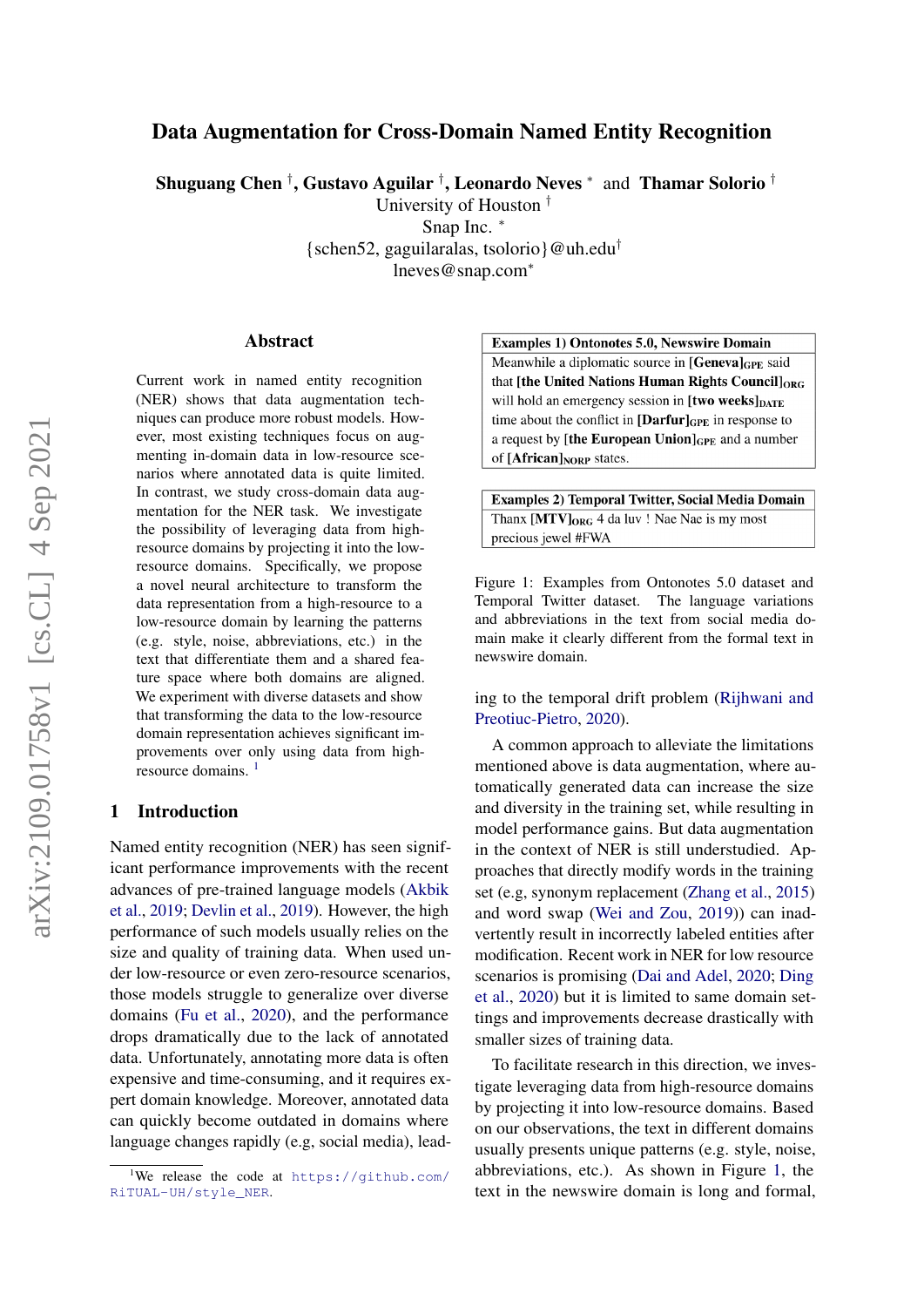while the text in the social media domain is short and noisy, often presenting many grammar errors, spelling mistakes, and language variations. In this work, we hypothesize that even though the textual patterns are different across domains, the semantics of text are still transferable. Additionally, there are some invariables in the way the named entities appear and we assume that the model can learn from them. In this work, we introduce a cross-domain autoencoder model capable of extracting the textual patterns in different domains and learning a shared feature space where domains are aligned. We evaluate our data augmentation method by conducting experiments on two datasets, including six different domains and ten domain pairs, showing that transforming the data from high-resource to lowresource domains is a more powerful method than simply using the data from high-resource domains. We also explore our data augmentation approach in the context of the NER task in low-resource scenarios for both in-domain and out-of-domain data.

To summarize, we make the following contributions:

- 1. We propose a novel neural architecture that can learn the textual patterns and effectively transform the text from a high-resource to a low-resource domain.
- 2. We systematically evaluate our proposed method on two datasets, including six different domains and ten different domain pairs, and show the effectiveness of cross-domain data augmentation for the NER task.
- 3. We empirically explore our approach in lowresource scenarios and expose the case where our approach could benefit the low-resource NER task

### 2 Related work

Data augmentation aims to increase the size of training data by slightly modifying the copies of already existing data or adding newly generated synthetic data from existing data [\(Hou et al.,](#page-8-5) [2018;](#page-8-5) [Wei and Zou,](#page-9-2) [2019\)](#page-9-2). It has become more practical for NLP tasks in recent years, especially in lowresource scenarios where annotated data is limited [\(Fadaee et al.,](#page-8-6) [2017;](#page-8-6) [Xia et al.,](#page-9-3) [2019\)](#page-9-3). Without collecting new data, this technique reduces the cost of annotation and boosts the model performance.

Previous work has studied the data augmentation for both token-level tasks (Sahin and Steed[man,](#page-9-4) [2018;](#page-9-4) [Gao et al.,](#page-8-7) [2019\)](#page-8-7) and sequence-level

tasks [\(Wang and Yang,](#page-9-5) [2015;](#page-9-5) [Min et al.,](#page-8-8) [2020\)](#page-8-8). Related to data augmentation on NER, [Dai and Adel](#page-8-3) [\(2020\)](#page-8-3) conducted a study that primarily focuses on the simple data augmentation methods such as synonym replacement (i.e., replace the token with one of its synonyms) and mention replacement (i.e., randomly replace the mention with another one that has the same entity type with the replacement). [Zhang et al.](#page-9-6) [\(2020\)](#page-9-6) studied sequence mixup (i.e., mix eligible sequences in the feature space and the label space) to improve the data diversity and enhance sequence labeling for active learning. [Ding](#page-8-4) [et al.](#page-8-4) [\(2020\)](#page-8-4) presented a novel approach using adversarial learning to generate high-quality synthetic data, which is applicable to both supervised and semi-supervised settings.

In cross-domain settings, NER models struggle to generalize over diverse genres [\(Rijhwani](#page-9-0) [and Preotiuc-Pietro,](#page-9-0) [2020;](#page-9-0) [Fu et al.,](#page-8-2) [2020\)](#page-8-2). Most existing work mainly studies domain adaptation [\(Liu et al.,](#page-8-9) [2020a;](#page-8-9) [Jia et al.,](#page-8-10) [2019;](#page-8-10) [Wang et al.,](#page-9-7) [2020;](#page-9-7) [Liu et al.,](#page-8-11) [2020b\)](#page-8-11) which aims to adapt a neural model from a source domain to achieve better performance on the data from the target domain. [Liu et al.](#page-8-9) [\(2020a\)](#page-8-9) proposed a zero-resource cross-domain framework to learn the general representations of named entities. [Jia et al.](#page-8-10) [\(2019\)](#page-8-10) studied the knowledge of domain difference and presented a novel parameter generation network. Other efforts include the different domain adaptation settings [\(Wang et al.,](#page-9-7) [2020\)](#page-9-7) and effective cross-domain evaluation [\(Liu et al.,](#page-8-11) [2020b\)](#page-8-11). In our work, we focus on cross-domain data augmentation. The proposed method aims to map data from a high-resource domain to a low-resource domain. By learning the textual patterns of the data from different domains, our proposed method transform the data from one domain to another and boosts the model performance with the generated data for NER in low-resource settings.

### 3 Proposed Method

In this work, we propose a novel neural architecture to augment the data by transforming the text from a high-resource domain to a lower-resource domain for the NER task. The overall neural architecture is shown in Figure [2.](#page-2-0)

We consider two unparalleled datasets: one from the source domain  $D_{src}$  and one from the target domain  $D_{tqt}$ . We first linearize all sentences by inserting every entity label before the correspond-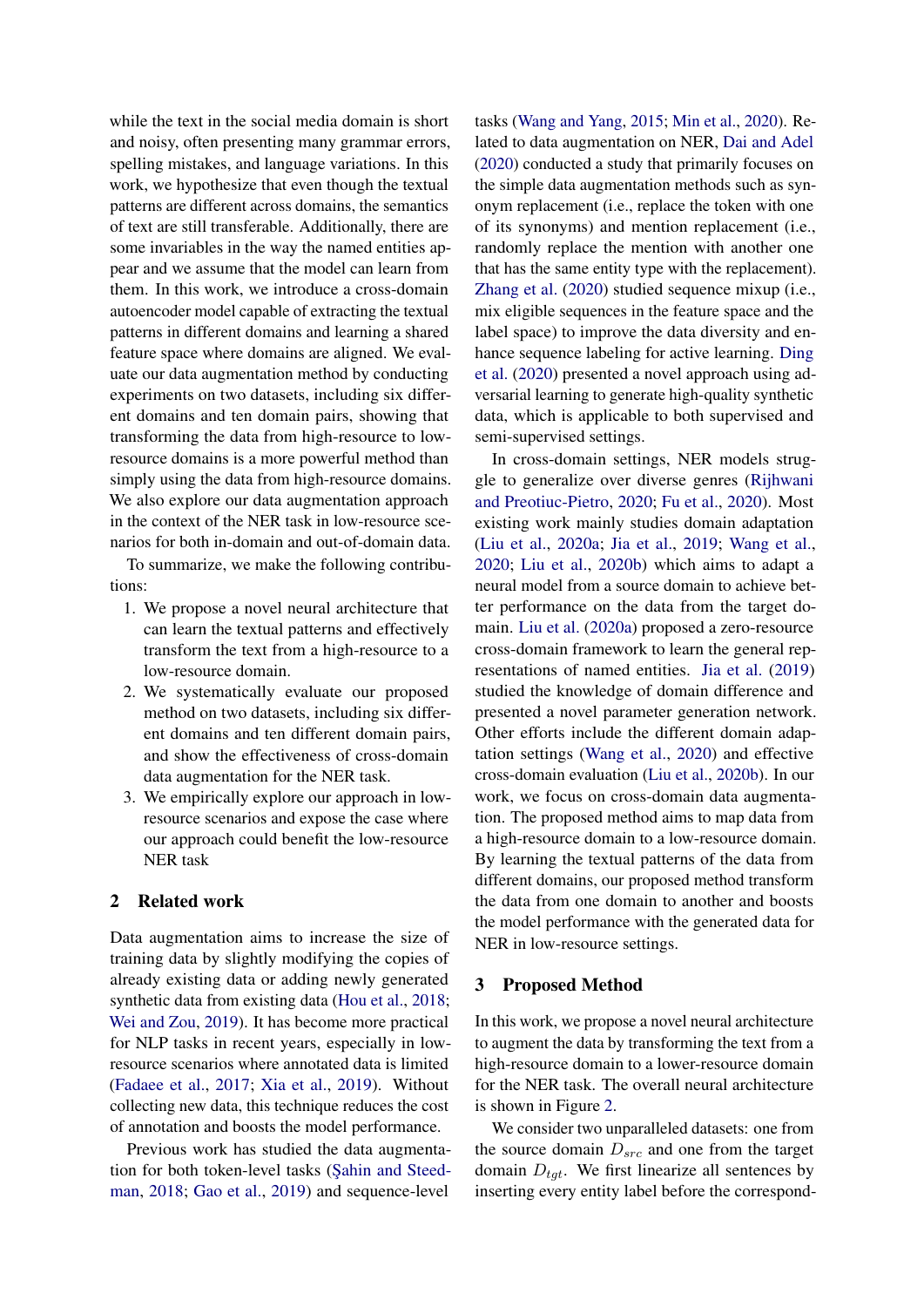<span id="page-2-1"></span><span id="page-2-0"></span>

(b) Detransforming Reconstruction

<span id="page-2-2"></span>Figure 2: The general architecture of our proposed method. (a) Figure shows the architecture for denoising reconstruction, which aims to reconstruct each input sentence from its noisy version in its corresponding domain. (b) Figure shows the details of reconstructing each input sentence from its transformed version in its corresponding domain. We call this detransforming reconstruction.

ing word. At each iteration, we randomly pair a sentence from  $D_{src}$  and a sentence from  $D_{tgt}$ as the input to the model. The model starts with word-by-word denoising reconstruction and then detransforming reconstruction. In denoising reconstruction, we aim to train the model to learn a compressed representation of an input based on the domain it comes from in an unsupervised way. We inject noise into each input sentence by shuffling, dropping, or masking some words. The encoder is trained to capture the textual semantics and learn the pattern that makes each sentence different from sentences in other domains. Then we train the decoder by minimizing a training objective that measures its ability to reconstruct each sentence from its noisy version in its corresponding domain. In detransforming reconstruction, the goal is to transform sentences from one domain to another domain based on their textual semantics. We first transform each sentence from the source/target domain to the target/source domain with the model from the previous training step as the input. The encoder then generates latent representations for transformed sentences. After that, different from denoising reconstruction, the decoder here is trained to reconstruct each sentence from its transformed version in its corresponding domain. Besides denoising and detransforming reconstruction, we also train a discriminator to distinguish whether the latent vector generated by the encoder is from the source domain or target domain. In this case, the encoder can generate a meaningful intermediate representation. Otherwise, the model would bypass the intermediate mapping step between domains and replace it by memorizing rather than generalizing. In the following sections, we will introduce the details of our model architecture and the training algorithm.

#### 3.1 Data Pre-processing

Following [Ding et al.](#page-8-4) [\(2020\)](#page-8-4), we perform sentence linearization so that the model can learn the distribution and the relationship of words and labels. In this work, we use the standard BIO schema [\(Tjong](#page-9-8) [Kim Sang and Veenstra,](#page-9-8) [1999\)](#page-9-8). Given a sequence of words  $w = \{w_1, w_2, ..., w_n\}$  and a sequence of labels  $l = \{l_1, l_2, ..., l_n\}$ , we first linearize the words with labels by putting every label  $l_i$  before the corresponding word  $w_i$ . Then we generate a new sentence  $x = \{l_1, w_1, l_2, w_2, ..., l_n, w_n\}$  and drop all O labels from them as the input. Special tokens <BOS> and <EOS> are inserted at the beginning and the end of each input sentence.

#### <span id="page-2-3"></span>3.2 Cross-domain Autoencoder

Word-level Robustness Our cross-domain autoencoder model involves an encoder  $Enc: x \rightarrow z$ that maps input sequences from data space to latent space. Previous work [\(Shen et al.,](#page-9-9) [2020\)](#page-9-9) has demonstrated that input perturbations are particularly useful for discrete text modeling with powerful sequence networks, as they encourage the preservation of data structure in latent space representations. In this work, we perturb each input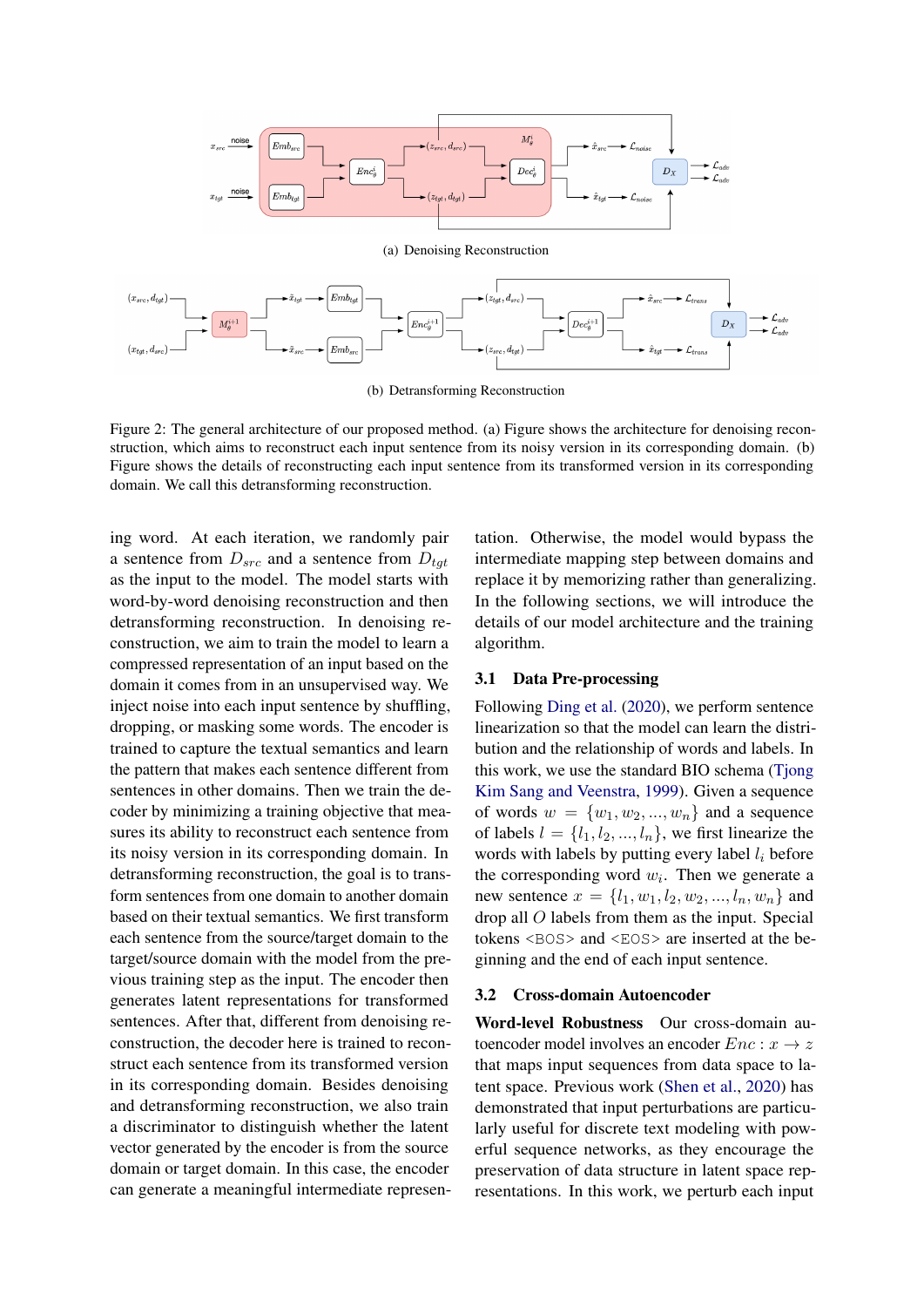<span id="page-3-0"></span>

|         | <b>Operation</b> Description                |
|---------|---------------------------------------------|
| Shuffle | generate a new permutation of all words     |
| Dropout | randomly drop a word from the sequence      |
| Mask    | randomly mask a word with <msk> token</msk> |

Table 1: Word-level operations to inject noise in each input sequence. Each operation is randomly applied to input sequences with a certain probability p.

sentence by injecting noise with three different operations (see Table [1\)](#page-3-0) to ensure that similar input sentences can have similar latent representations.

Denoising Reconstruction The neural architecture for denoising reconstruction is shown in Figure [2\(a\).](#page-2-1) Consider a pair of two unparalleled sentences: one sentence  $x_{src}$  from  $D_{src}$  in the source domain and another sentence  $x_{tqt}$  from  $D_{tqt}$  in the target domain. The model is trained to reconstruct each sentence by sharing the same encoder and decoder parameters while using different embedding lookup tables. The token embedders  $Emb_{src}$  and  $Emb_{tgt}$ hold a lookup table of the corresponding domains. The encoder is a bi-directional LSTM model that takes the noisy linearized sentences as input and returns hidden states as latent vectors. At each decoding step, the decoder takes the current word and the latent vector from the previous step as input. Then it uses the vocabulary in the corresponding domain to project each vector from latent space to vocabulary space and predicts the next word with additive attention [\(Bahdanau et al.,](#page-8-12) [2015\)](#page-8-12).

The training objective for denoising reconstruction is defined as below. The goal of this training objective is to force the model to learn a shared space where both domains are aligned through the latent vectors and generate a compressed version of input sentence.

$$
\mathcal{L}_{noise}(\hat{x}, x) = -\sum_{i=1}^{N} x_i \cdot log\hat{x}_i
$$

Detransforming Reconstruction In detransforming reconstruction, the first step is to transform each sentence from the source/target domain to the target/source domain. As shown in Figure [2\(b\),](#page-2-2) given a pair of sequences  $x_{src}$  and  $x_{tat}$  from the source and target domain, we first map  $x_{src}$ to  $\tilde{x}_{tot}$  in the target domain and  $x_{tot}$  to  $\tilde{x}_{src}$  in the source domain by applying the model  $M_{\theta}^{i-1}$ , which includes embedders, encoder, and decoder, from previous training step. After that, we feed  $\tilde{x}_{tqt}$  and

 $\tilde{x}_{src}$  to the encoder and generate compressed latent representations  $z_{tgt}$  and  $z_{src}$ . Then the decoder maps  $z_{tot}$  to  $\hat{x}_{src}$  in the source domain and  $z_{src}$ to  $\hat{x}_{tot}$  in the target domain. The goal is to learn the mapping between different domains and reconstruct a sequence from its transformed version in its corresponding domain.

The training objective for detransforming reconstruction is shown below.

$$
\mathcal{L}_{trans}(\hat{x}, x) = -\sum_{i=1}^{N} x_i \cdot log\hat{x}_i
$$

Domain Classification For domain classification, we apply adversarial training. We use the encoder to extract the textual patterns of sentences from different domains. The encoder generates the latent representations for the noised or transformed version of inputs and the discriminator tells if the given latent vector is actually from the source or target domain. Then the encoder will refine its technique to fool the discriminator in a way that will end up capturing the patterns to convert text from the source/target domain to the target/source domain. The discriminator is first trained in the denoising reconstruction and then fine-tuned in the detransforming reconstruction to distinguish source domain sentences and target domain sentences. As shown in Figure [2,](#page-2-0) the discriminator  $D_X$  takes inputs from both domains without knowing where the sequences come from. Then, the model predicts the corresponding domains of the inputs. The inputs are the latent vectors  $z$ , where both domains have been mapped to the same space. We formulate this task as a binary classification task. The training objective of adversarial training is described as below:

$$
\mathcal{L}_{adv}(\hat{z}_i, z_i) = -\sum_{i=1}^{N} z_i log \hat{z}_i + (1 - z_i) log(1 - \hat{z}_i)
$$

Final Training Objective The final training objective is defined as the weighted sum of  $\mathcal{L}_{noise}$ ,  $\mathcal{L}_{trans}$ , and  $\mathcal{L}_{adv}$ :

$$
\mathcal{L}_{final}(\theta) = \lambda_1 \mathcal{L}_{noise} + \lambda_2 \mathcal{L}_{trans} + \lambda_3 \mathcal{L}_{adv}
$$

where  $\lambda_1$ ,  $\lambda_2$ , and  $\lambda_3$  are parameters that weight the importance of each loss.

#### 3.3 Training Algorithm

Based on our observation, the model's ability to reconstruct sentences across domains highly relies on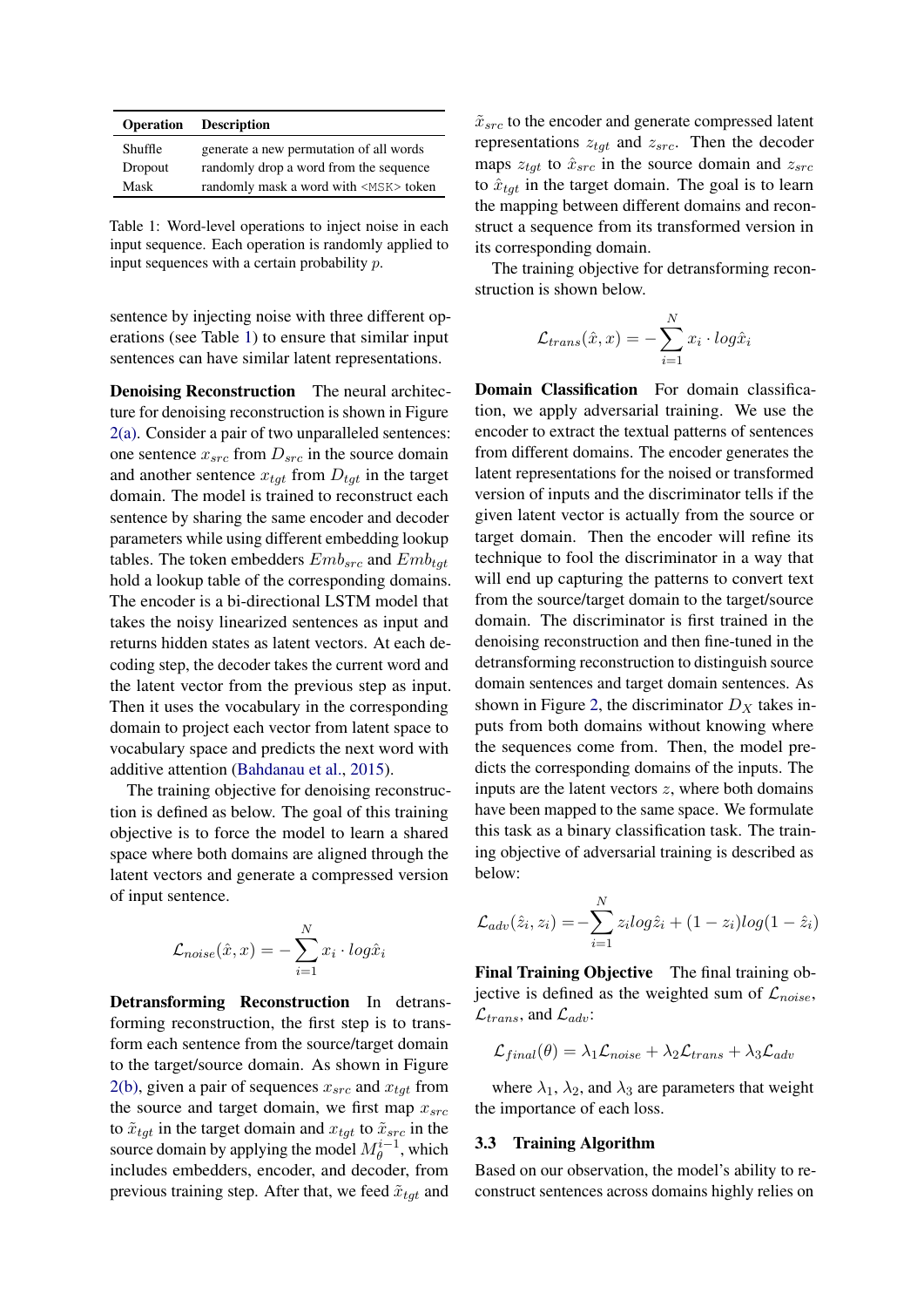the denoising reconstruction and domain classification components. Therefore, in this work, we take two phases to train our model. In the first phase, we train the model with only denoising reconstruction and domain classification so that it can learn the textual pattern and generate compressed representations of the data from each domain. We calculate the perplexity for denoising reconstruction as the criterion to select the best model across iterations. In the second phase, we train the model together with denoising reconstruction, detransforming reconstruction, and the domain classification. The goal is to align the compressed representations of the data from different domains so that the model can project the data from one domain to another. We calculate the sum of the perplexity for both denoising and detransforming reconstruction as the model selection criterion.

# 3.4 Data Post-processing

We generate synthetic data using the cross-domain autoencoder model as described in Section [3.2.](#page-2-3) We convert the generated data from the linearized format to the same format as gold data. We use the following rules to post-process the generated data: 1) remove sequences that do not follow the standard BIO schema; 2) remove sequences that have <UNK> or <MSK> tokens; 3) remove sequences that do not have any entity tags.

# 4 Experiments

In this section, we will introduce the cross-domain mapping experiment and the NER experiment. In the cross-domain mapping experiment, we analyze the reconstruction and generation capability of the proposed model. We then tested our proposed method and evaluated the data generated from our model on the NER task. Details of the data set, experimental setup, and results are described below.

# 4.1 Datasets

In our experiments, we use two datasets: Ontonotes 5.0 Dataset [\(Pradhan et al.,](#page-9-10) [2013\)](#page-9-10) and Temporal Twitter Dataset [\(Rijhwani and Preotiuc-Pietro,](#page-9-0) [2020\)](#page-9-0). We select data from six different domains in English language, including *Broadcast Conversation (BC)*, *Broadcast News (BN)*, *Magazine (MZ)*, *Newswire (NW)*, *Web Data (WB)*, and *Social Media (SM)*. All the data is annotated with the following 18 entity tags: *PERSON*, *NORP*, *FAC*, *ORG*, *GPE*, *LOC*, *PRODUCT*, *EVENT*, *WORK\_OF\_ART*, *LAW*, *LANGUAGE*, *DATE*, *TIME*, *PERCENT*, *MONEY*, *QUANTITY*, *ORDINAL*, *CARDINAL*. Below we describe how we pre-process each dataset:

Ontonotes 5.0 Dataset We use subsets from five different domains, including *Broadcast Conversation (BC)*, *Broadcast News (BN)*, *Magazine (MZ)*, *Newswire (NW)*, and *Web Data (WB)*. Following [Pradhan et al.](#page-9-10) [\(2013\)](#page-9-10), we use the same splits and remove the repeated sequences from each dataset.

Temporal Twitter Dataset This dataset was collected from *Social Media (SM)* domain. It includes tweets from 2014 to 2019, with 2,000 samples from each year. We use the data from 2014 to 2018 as the training set. Following [Rijhwani and Preotiuc-](#page-9-0)[Pietro](#page-9-0) [\(2020\)](#page-9-0), we use 500 samples from 2019 as the validation set and another 1,500 samples from 2019 as the test set.

# 4.2 Cross-domain Mapping

In this section, we describe the experimental settings of our proposed cross-domain autoencoder model and report the evaluation results.

Cross-domain Autoencoder We use our proposed cross-domain autoencoder model (described in Section [3.2\)](#page-2-3) to generate synthetic data. In our experiments, we build the vocabulary with the most common 10K words and 5 special tokens:  $\langle \text{PAD} \rangle$ , <UNK>, <BOS>, <EOS> and <MSK>. We use a bi-directional LSTM layer as the encoder and a LSTM layer as the decoder. For the discriminator, we use a linear layer. The hyper-parameters are described in Appendix [A.](#page-9-11)

Results For cross-domain mapping experiments, we consider two different domains as the source domain: *NW* and *SM*. The textual patterns in *NW* are similar to that in other domains while the textual patterns in *SM* is quite different from that in other domains (see Appendix [B](#page-9-12) on domain similarity). In Table [2,](#page-5-0) we report the results of cross-domain mapping experiments on ten different domain pairs. We use perplexity as the metric to evaluate reconstruction. The lower perplexity indicates a higher accuracy and a higher quality of reconstruction. From the results of our experiments, we notice that the average perplexity with *NW* as source domain is lower than the average perplexity with *SM* as source domain, indicating that the model can easily reconstruct both in-domain and out-of-domain sentences when the textual patterns are transferable.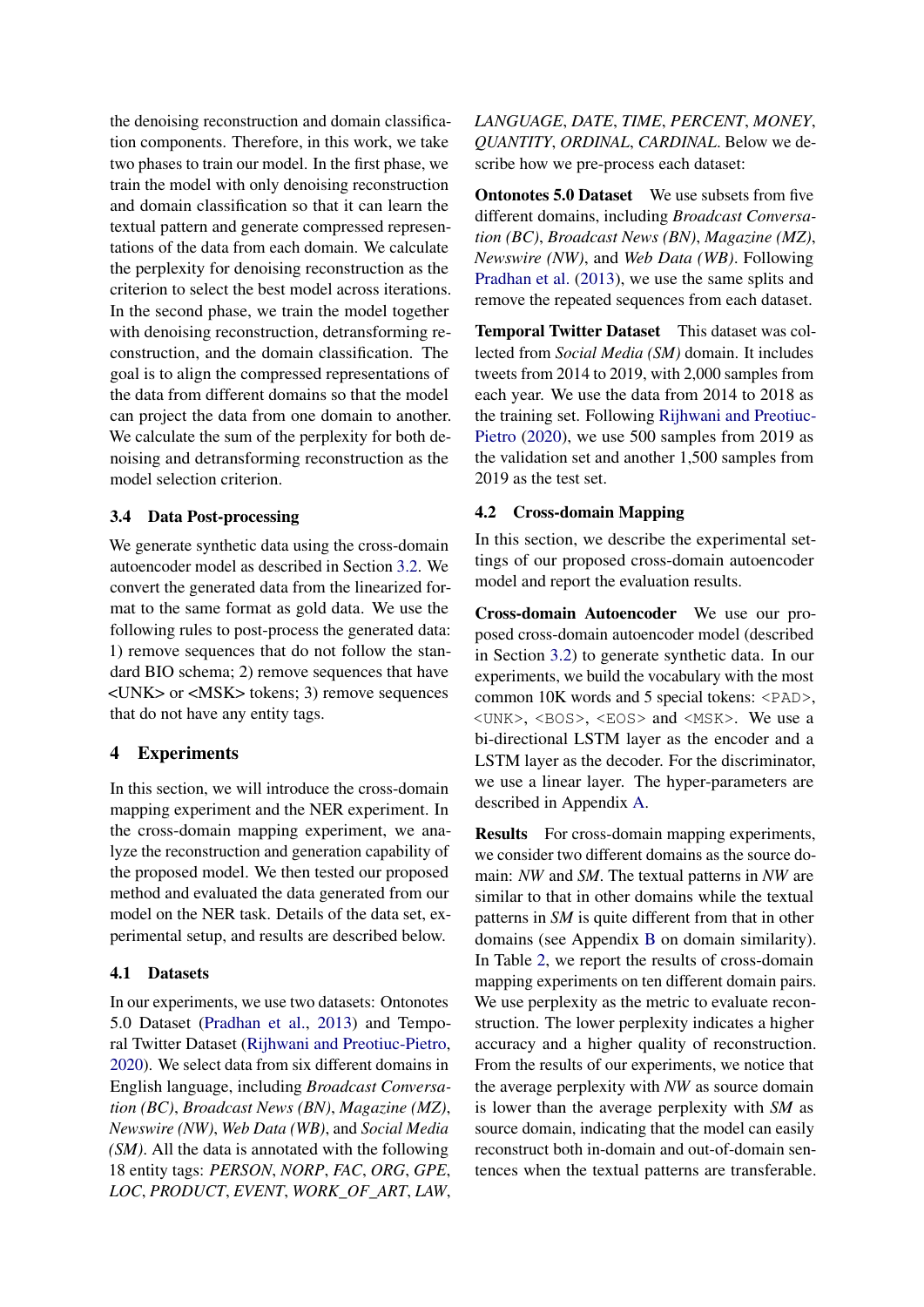<span id="page-5-0"></span>

| Exp ID  | Source    | <b>Target</b> | <b>Reconstruction</b> |       |  |
|---------|-----------|---------------|-----------------------|-------|--|
|         |           |               | Dev                   | Test  |  |
| Exp 1.0 | <b>NW</b> | ВC            | 15.61                 | 14.94 |  |
| Exp 1.1 | <b>NW</b> | <b>BN</b>     | 5.43                  | 4.31  |  |
| Exp 1.2 | NW        | M7.           | 6.72                  | 5.98  |  |
| Exp 1.3 | NW        | WB            | 3.84                  | 3.73  |  |
| Exp 1.4 | NW        | SМ            | 8.31                  | 7.65  |  |
| Exp 1.5 | SМ        | ВC            | 16.02                 | 14.67 |  |
| Exp 1.6 | SМ        | BN            | 11.34                 | 12.58 |  |
| Exp 1.7 | SМ        | MZ.           | 14.64                 | 15.28 |  |
| Exp 1.8 | SМ        | <b>NW</b>     | 8.31                  | 7.65  |  |
| Exp 1.9 | SМ        | WB            | 9.08                  | 8.54  |  |

Table 2: The results of our cross-domain autoencoder model on each domain pair. The scores for reconstruction, including both denoising and detransforming reconstruction, are calculated with the perplexity metric.

#### 4.3 Named Entity Recognition

Here we describe the experimental settings of the sequence labeling model for the NER experiment and report the evaluation results.

Sequence Labeling Model We fine-tune a BERT [\(Devlin et al.,](#page-8-1) [2019\)](#page-8-1) model to evaluate our cross-domain mapping method on the NER task. BERT is pre-trained with masked language modeling and next sentence prediction objectives on the text from the general domain. We use BERT as the base model because it is capable of generating contextualized word representations and achieving high performances across many NLP tasks. We adapt a linear layer on top of BERT encoder to classify each token into pre-defined entity types. The hyper-parameters are described in Appendix [A.](#page-9-11)

Results To evaluate the quality of the generated data, we conduct experiments on the NER task with ten different domain pairs. The results are shown in Table [3.](#page-5-1) For each domain pair, we consider three experiments: 1) *source domain*: train the model on the data from source domain as lower bound; 2) *target domain*: train the model on the data from the target domain as upper bound; and 3) *Gen*: train the model on the generated data combined with the data from the source domain. Based on the results, we observe that, when the patterns of text in the source and target domain are quite close (*NW* as source domain), the improvement is quite limited or even no improvement. In most of the experiments with *NW* as source domain, the improvement is less than 1% F1 score. In the experiment of  $NW \rightarrow BC$ , we can see the performance becomes lower when we combine the generated data with the data from

<span id="page-5-1"></span>

| Domain Pair         | <b>Number of Training Samples</b><br>Data |                                      |                                      |                             |                                      | Gain     |
|---------------------|-------------------------------------------|--------------------------------------|--------------------------------------|-----------------------------|--------------------------------------|----------|
|                     |                                           | 1К                                   | 2К                                   | 3К                          | 4K                                   |          |
| $NW \rightarrow BC$ | NW<br>Gen<br>BC                           | 66.53<br>59.14↓<br>69.65             | 69.70<br>$62.32 \downarrow$<br>75.13 | 72.47<br>64.49 ↓<br>78.44   | 73.05<br>$65.75 \downarrow$<br>79.45 | $-7.51$  |
| $NW \rightarrow BN$ | <b>NW</b><br>Gen<br><b>BN</b>             | 77.55<br>78.31 ↑<br>82.63            | 80.77<br>$81.29$ ↑<br>86.26          | 82.30<br>82.32 ↑<br>87.49   | 83.36<br>83.48 ↑<br>88.72            | $+0.36$  |
| $NW \rightarrow MZ$ | <b>NW</b><br>Gen<br>MZ                    | 71.41<br>$72.16 \text{ }^+$<br>82.63 | 73.61<br>$74.64 \uparrow$<br>83.54   | 75.14<br>75.99 ↑<br>85.55   | 76.62<br>77.31 ↑<br>86.05            | $+0.83$  |
| $NW \rightarrow WB$ | NW<br>Gen<br>WВ                           | 41.95<br>43.25 ↑<br>46.22            | 43.88<br>44.42 ↑<br>55.47            | 44.52<br>45.10 ↑<br>58.77   | 45.35<br>45.61 ↑<br>60.37            | $+0.67$  |
| $NW \rightarrow SM$ | NW<br>Gen<br>SM                           | 34.71<br>43.19个<br>69.91             | 35.47<br>43.85 ↑<br>73.33            | 35.69<br>44.29 ↑<br>73.99   | 35.69<br>44.82 ↑<br>74.56            | $+8.65$  |
| $SM \rightarrow BC$ | SM<br>Gen<br>BC                           | 26.94<br>36.59 ↑<br>69.65            | 28.87<br>$37.08 +$<br>75.13          | 29.61<br>38.40 ↑<br>78.44   | 29.80<br>38.76 ↑<br>79.45            | $+8.90$  |
| $SM \rightarrow BN$ | SM<br>Gen<br>ΒN                           | 28.63<br>47.28 ↑<br>82.63            | 29.90<br>48.32 ↑<br>86.26            | 30.45<br>49.15 ↑<br>87.49   | 30.83<br>$50.79 +$<br>88.72          | $+18.93$ |
| $SM \rightarrow MZ$ | <b>SM</b><br>Gen<br>MZ                    | 20.54<br>41.11 ↑<br>82.11            | 25.76<br>42.78 ↑<br>83.54            | 27.48<br>44.12 ↑<br>85.55   | 28.89<br>45.89 ↑<br>86.05            | $+17.81$ |
| $SM \rightarrow NW$ | SM.<br>Gen<br><b>NW</b>                   | 25.94<br>35.98 $\dagger$<br>79.50    | 28.83<br>$38.33 \uparrow$<br>82.81   | 29.34<br>39.55 ↑<br>85.55   | 30.20<br>40.84 ↑<br>86.49            | $+10.10$ |
| $SM \rightarrow WB$ | SM<br>Gen<br>WB                           | 25.70<br>$36.15 +$<br>46.22          | 26.23<br>$36.73 +$<br>55.47          | 26.41<br>37.65 $+$<br>58.77 | 26.52<br>38.13个<br>60.37             | $+10.95$ |

Table 3: The results of our proposed data augmentation for the NER task on ten different domain pairs. Scores are calculated with the micro F1 metric. Note that there is a decreasing tendency  $(\downarrow)$  for the pairs with similar textual pattern; The scores from the pairs with dissimilar textual patterns tend to increase  $(†)$ .

the source domain as training data. We suspect that this is because the discriminator in our model cannot distinguish which domain the latent vectors come from. For this reason, the model cannot generate meaningful intermediate representations and thus result in lower performances. However, when the patterns are dissimilar (*SM* as source domain), *Gen* can outperform the lower bound by up to 18.93% F1 score, indicating that the model has a good understanding of the textual pattern from each domain, and that the textual pattern of the generated data are more similar to the data from the target domain than the data from the source domain.

Comparison with Previous Work To compare our proposed method with previous methods for data augmentation on NER, we augment the training data from the source domain (i.e, generate synthetic data and combine it with original training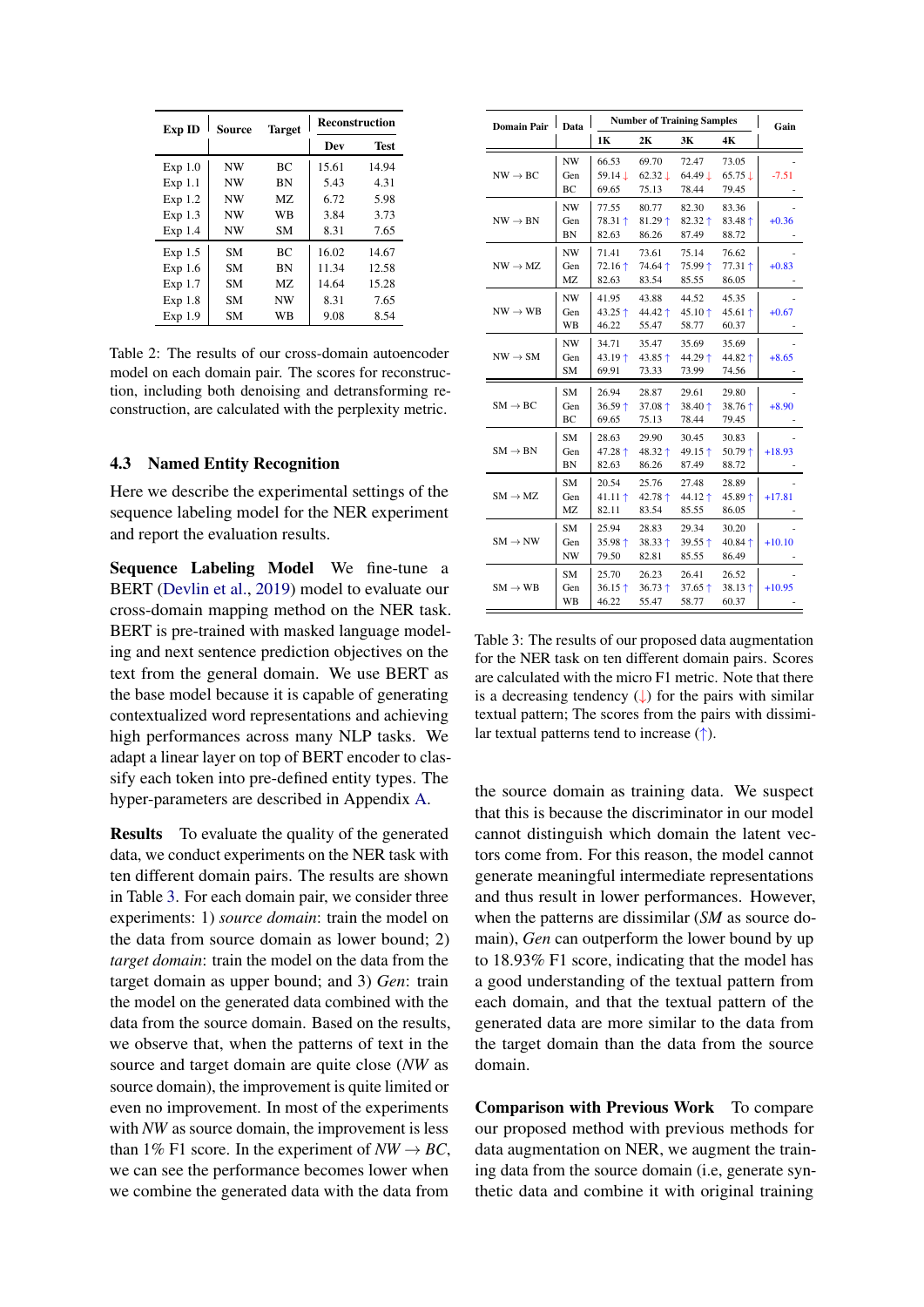<span id="page-6-0"></span>

|         | Method                       | $NW \rightarrow SM$               |                    |                    | $SM \rightarrow NW$ |                                   |                         |                         |                    |
|---------|------------------------------|-----------------------------------|--------------------|--------------------|---------------------|-----------------------------------|-------------------------|-------------------------|--------------------|
| Exp ID  |                              | <b>Number of Training Samples</b> |                    |                    |                     | <b>Number of Training Samples</b> |                         |                         |                    |
|         |                              | 1K                                | 2K                 | 3K                 | 4K                  | 1К                                | 2K                      | 3К                      | 4K                 |
| Exp 2.0 | Baseline (No Augmentation)   | 34.71                             | 35.47              | 35.69              | 35.69               | 25.94                             | 28.83                   | 29.54                   | 30.20              |
| Exp 2.1 | <b>Keyboard Augmentation</b> | 34.83 $\dagger$                   | 35.69 $\uparrow$   | 36.13 $\dagger$    | $36.69 \text{ +}$   | $27.01 \text{ }^{\text{+}}$       | $27.87 \downarrow$      | $28.21 \downarrow$      | $28.43 \downarrow$ |
| Exp 2.2 | Swap Augmentation            | $29.49 \downarrow$                | 30.54 L            | 31.36 L            | $32.07 \downarrow$  | $27.33 \uparrow$                  | $28.62 \downarrow$      | 29.13 L                 | $29.56 \downarrow$ |
| Exp 2.3 | Delete Augmentation          | 28.59 L                           | 29.56 L            | $30.01 \perp$      | $30.38 \downarrow$  | $27.81 \text{ }$                  | $28.95 \uparrow$        | 29.16 L                 | 29.20 ↓            |
| Exp 2.4 | <b>Spelling Augmentation</b> | 34.97 $\dagger$                   | 35.51 $\dagger$    | 35.95 $\uparrow$   | $36.24 \uparrow$    | $28.09 \text{ +}$                 | $29.68 \uparrow$        | $30.42 \text{ }^{\ast}$ | 30.92 $\dagger$    |
| Exp 2.5 | Synonym Replacement          | $34.77 \text{ }$                  | 35.95 $\dagger$    | $36.31 \uparrow$   | 36.63 $\uparrow$    | $28.94 \uparrow$                  | $29.18 \text{ +}$       | $29.84 \uparrow$        | 30.66 $\uparrow$   |
| Exp 2.6 | <b>Context Replacement</b>   | $24.89 \downarrow$                | $26.04 \downarrow$ | $27.04 \downarrow$ | $27.60 \downarrow$  | $26.98 \uparrow$                  | $26.95 \downarrow$      | 28.03 L                 | $28.06 \downarrow$ |
| Exp 2.7 | DAGA (Ding et al., 2020)     | $32.75 \downarrow$                | $33.62 \downarrow$ | $34.17 \downarrow$ | $34.32 \downarrow$  | $28.57 \uparrow$                  | $29.29 \text{ }^{\ast}$ | $29.95 \uparrow$        | 30.54 $\uparrow$   |
| Exp 2.8 | Ours (Domain Mapping)        | 43.19 $\dagger$                   | 43.85 $\dagger$    | 44.29 $\dagger$    | 44.82 $\dagger$     | 35.98 $\dagger$                   | $38.33 \uparrow$        | 39.55 $\dagger$         | 40.84 $\uparrow$   |

Table 4: Comparison of our proposed cross-domain mapping method with previous data augmentation method for NER task. Scores are calculated with the F1 metric. The best score for each column is in **bold**.

data) as the training set. The validation set and test set are from the target domain. We first establish a baseline Exp 2.0 *Baseline (No Augmentation)* without using any data augmentation technique. Then we consider 7 different methods, including 1) Exp 2.1 *Keyboard Augmentation*: randomly replace characters based on the keyboard distance, 2) Exp 2.2 *Swap Augmentation*: randomly swap characters within each word, 3) Exp 2.3 *Delete Augmentation*: delete characters randomly, 4) Exp 2.4 *Spelling Augmentation*: substitute word by spelling mistake words dictionary, 5) Exp 2.5 *Synonym Replacement*: substitute word by WordNet's [\(Miller,](#page-8-13) [1995\)](#page-8-13) synonym, 6) Exp 2.6 *Context Replacement*: substitute words by BERT contextual word embeddings, and 7) Exp 2.7 *DAGA* from [Ding et al.](#page-8-4) [\(2020\)](#page-8-4).

In Table [4,](#page-6-0) we compare our approach with the previous data augmentation method for the NER task by reporting the F1 score. We consider two different experiments:  $NW \rightarrow SM$  and  $SM \rightarrow NW$ . We augment the data from the source domain as training data. The validation data and test data are from the target domain. Based on the results, we observe that: 1) the improvement from traditional data augmentation (Exp 2.1  $\neg$ Exp 2.6) is quite marginal. Only three of them can outperform the baseline in both  $NW \rightarrow SM$  and  $SM \rightarrow NW$ and the performance gain is from  $0.34\% \sim 1\% \text{ F1}$ score; 2) data augmentation techniques are effective when we only have a small number of training samples. For example, in  $SM \rightarrow NW$ , when using only 1K training samples, all methods can outperform the baseline. However, when using 4K training samples, only three of them can outperform the baseline; 3) Simply learning the textual patterns (Exp 2.7) in each domain may not always result

in a good performance. When the size of training data is quite limited, the model struggles to learn the textual patterns and thus cannot achieve a good performance; and 4) transforming text from the source domain to the target domain is much powerful because, on average, it can outperform the baseline by 8.7% and 10.1% in two experiments, respectively.

# 5 Analysis

In this section, we take a step further towards exploring our approach in the context of the NER task in low-resource scenarios. Specifically, we investigate two crucial questions on data augmentation for both in-domain and out-of-domain datasets.

Q1: Does the model require a large number of training data from the target domain? To answer this question, we randomly select 5%, 10%, 20%, 40%, 80% of samples from the target domain as the train data to train our cross-domain autoencoder model. We consider *NW* as the source domain and *SM* as the target domain. After training the model, we generate samples from *NW* to *SM* and merge them into the training set from *NW* as the new training set. Then we do evaluation on the test set from the *SM*. We establish a baseline that only uses the data from *NW* for training the model. Figure [3](#page-7-0) shows the results of model performance on the NER task. From this figure, we can see that our method can consistently achieve higher F1 scores than the baseline. Even if there is only 5% training samples from the target domain, our model can still achieve significant improvements, averaging 4.81% over the baseline.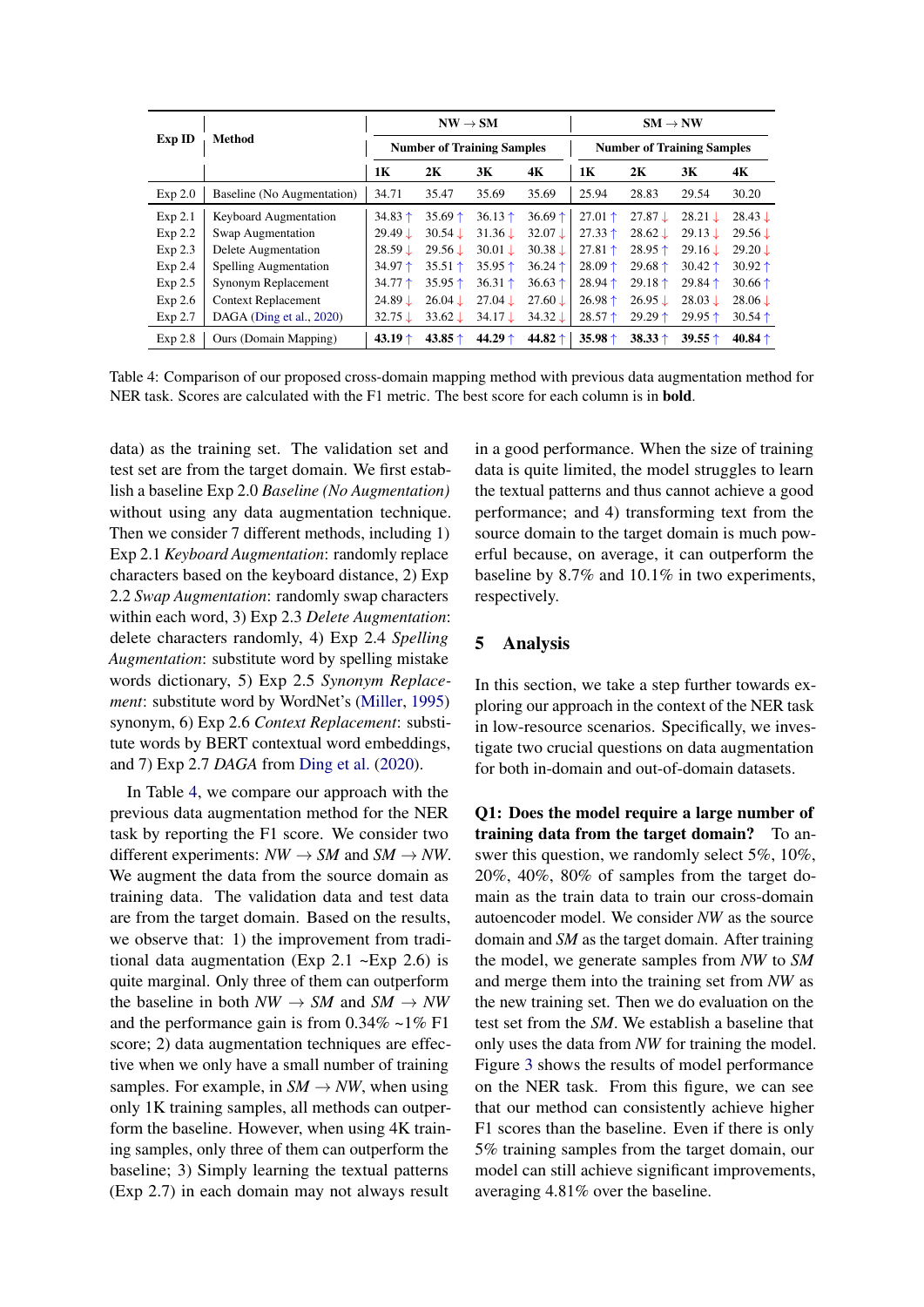<span id="page-7-0"></span>

Figure 3: Model performance on the NER task with different amounts of target data and increasing amounts of augmented data for training. The test set is from *SM*. Each curve shows model performance on NER when using different percentages of target data in the training set. The x-axis denotes the total number of training samples used. A 5% means that out of all the training instances, only 5% are coming from the target data, while the rest comes from the augmentation model. The y-axis denotes the F1 score for the NER task.

Q2: Can we generate enough data to reach competitive results in the target domain? We train our cross-domain autoencoder model with all the data from *NW* and only 5% data (totally 500 samples) from *SM*. Then we generate synthetic data from *NW* to *SM*. After that, we do evaluation on the NER task by combining 5% data from *SM* and different numbers of training samples as training data. Figure [4](#page-7-1) shows the F1 scores achieved by sequence labeling model. With 5% data from *SM*, the model can only reach 65.25% F1 score. When we add more generated samples, the model can reach up to 77.59% F1 score, pushing the model performance by 12.34%.

### 6 Discussion and Limitation

In this work, we explore how to leverage existing data from high-resource domains to augment the data in low-resource domains. We introduce a cross-domain autoencoder model that captures the textual patterns in each domain and transforms the data between different domains. However, there are several limitations: 1) *the maximum lengths of the generated sequences*: at each iteration, the maximum lengths of the generated sequences  $\tilde{x}_{tot}$ and  $\tilde{x}_{src}$  are set to the same as original input sequences  $x_{src}$  and  $x_{tgt}$ , respectively. This is not an ideal case because, intuitively, a short sentence in the source domain may correspond to a long

<span id="page-7-1"></span>

Figure 4: Model performance on the NER task with a fixed amount of target data and increasing amounts of augmented data for training. The training set starts with 500 instances from *SM* (5% of the training data in *SM*) and the synthetic data generated from *NW* to *SM*. The test set is from *SM*. The x-axis denotes the number of the generated samples that are combined with the data from *SM* for training the NER model. The y-axis denotes the F1 score for the NER task.

sentence in the target domain. Fixing the maximum lengths of the generated sequences may hurt the model on capturing the semantics of original input sequences and result in a lower quality of reconstruction. 2) *unparalleled datasets*: in our experiments, the datasets  $D_{src}$  and  $D_{tot}$  are unparalleled, which means the sentences  $x_{src}$  and  $x_{tat}$ do not correspond to each other. When we generate sequences from one domain to another, there is no guidance and thus we cannot control the quality of the generated sequences  $\tilde{x}_{tqt}$  and  $\tilde{x}_{src}$ .

Although our proposed method can not outperform the upper bound (i.e, training the model on the data from the target domain), it can achieve a significant improvement than only using the data from the source domain, providing a strong lower bound baseline for semi-supervised learning.

# 7 Conclusion

In this work, we present a novel neural architecture for data augmentation where the model learns to transform data from a high resource scenario to data that resembles that of a low resource domain. By training the model on reconstruction loss, it can extract the textual patterns in each domain and learn a feature space where both domains are aligned. We show the effectiveness of our proposed method by evaluating a model trained on the augmented data for NER, concluding that transforming text to low-resource domains is more powerful than only using the data from high-resource domains.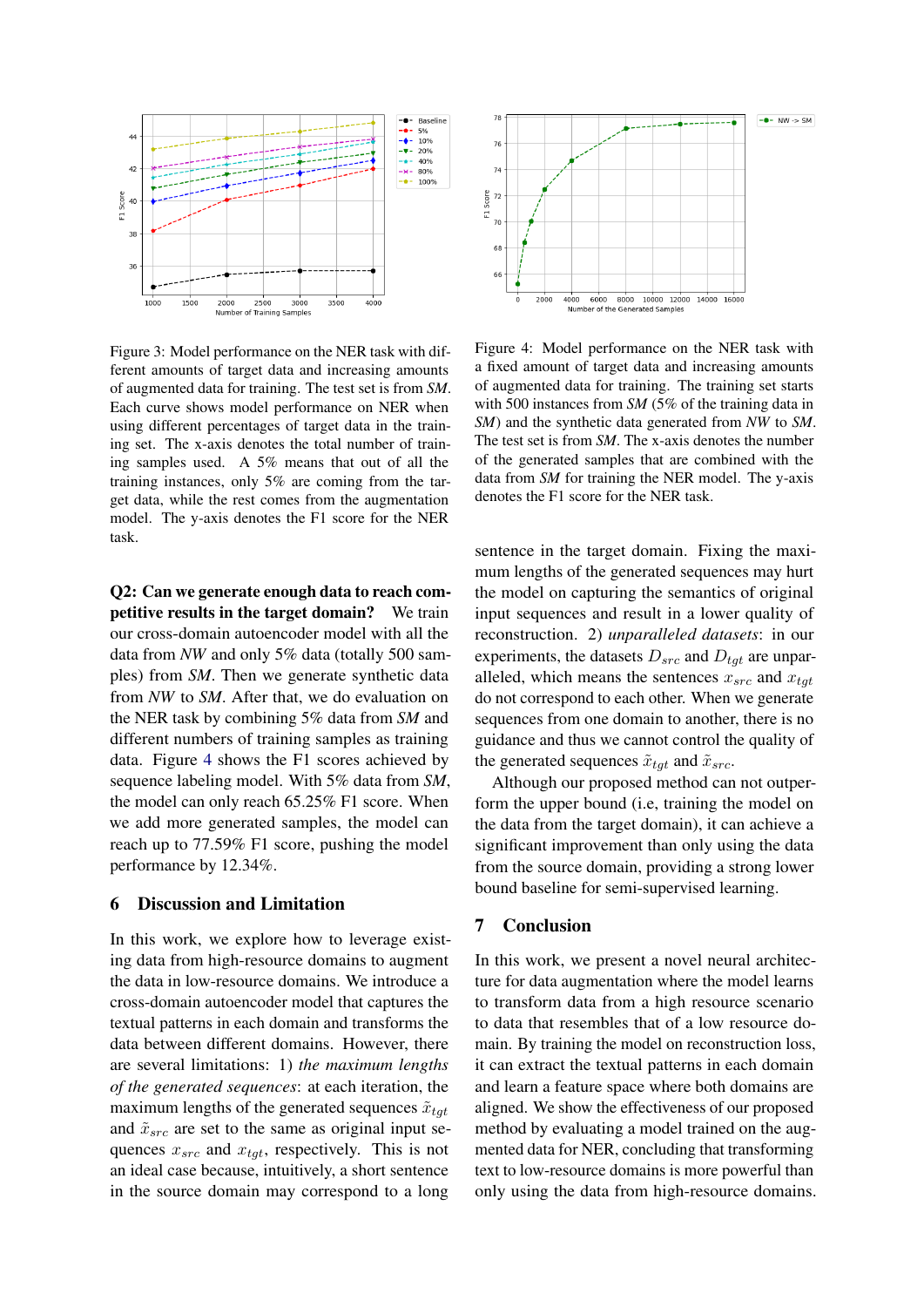Our future work includes three directions: i) explore how to embed more supervision about forcing a better alignment in the latent space, ii) design a strategy to control the quality of the generated sequences, and iii) generalize our method to other NLP tasks such as text classification.

### Acknowledgements

This work was partially supported by the National Science Foundation (NSF) under grant #1910192. We would like to thank the members from the RiT-UAL lab at the University of Houston for their invaluable feedback. We also thank the anonymous EMNLP reviewers for their valuable suggestions.

### **References**

- <span id="page-8-0"></span>Alan Akbik, Tanja Bergmann, and Roland Vollgraf. 2019. [Pooled contextualized embeddings for named](https://doi.org/10.18653/v1/N19-1078) [entity recognition.](https://doi.org/10.18653/v1/N19-1078) In *Proceedings of the 2019 Conference of the North American Chapter of the Association for Computational Linguistics: Human Language Technologies, Volume 1 (Long and Short Papers)*, pages 724–728, Minneapolis, Minnesota. Association for Computational Linguistics.
- <span id="page-8-12"></span>Dzmitry Bahdanau, Kyunghyun Cho, and Yoshua Bengio. 2015. Neural machine translation by jointly learning to align and translate. *CoRR*, abs/1409.0473.
- <span id="page-8-3"></span>Xiang Dai and Heike Adel. 2020. [An analysis of](https://doi.org/10.18653/v1/2020.coling-main.343) [simple data augmentation for named entity recogni](https://doi.org/10.18653/v1/2020.coling-main.343)[tion.](https://doi.org/10.18653/v1/2020.coling-main.343) In *Proceedings of the 28th International Conference on Computational Linguistics*, pages 3861– 3867, Barcelona, Spain (Online). International Committee on Computational Linguistics.
- <span id="page-8-1"></span>Jacob Devlin, Ming-Wei Chang, Kenton Lee, and Kristina Toutanova. 2019. [BERT: Pre-training of](https://doi.org/10.18653/v1/N19-1423) [deep bidirectional transformers for language under](https://doi.org/10.18653/v1/N19-1423)[standing.](https://doi.org/10.18653/v1/N19-1423) In *Proceedings of the 2019 Conference of the North American Chapter of the Association for Computational Linguistics: Human Language Technologies, Volume 1 (Long and Short Papers)*, pages 4171–4186, Minneapolis, Minnesota. Association for Computational Linguistics.
- <span id="page-8-4"></span>Bosheng Ding, Linlin Liu, Lidong Bing, Canasai Kruengkrai, Thien Hai Nguyen, Shafiq Joty, Luo Si, and Chunyan Miao. 2020. [DAGA: Data augmentation](https://doi.org/10.18653/v1/2020.emnlp-main.488) [with a generation approach for low-resource tagging](https://doi.org/10.18653/v1/2020.emnlp-main.488) [tasks.](https://doi.org/10.18653/v1/2020.emnlp-main.488) In *Proceedings of the 2020 Conference on Empirical Methods in Natural Language Processing (EMNLP)*, pages 6045–6057, Online. Association for Computational Linguistics.
- <span id="page-8-6"></span>Marzieh Fadaee, Arianna Bisazza, and Christof Monz. 2017. [Data augmentation for low-resource neural](https://doi.org/10.18653/v1/P17-2090) [machine translation.](https://doi.org/10.18653/v1/P17-2090) In *Proceedings of the 55th Annual Meeting of the Association for Computational*

*Linguistics (Volume 2: Short Papers)*, pages 567– 573, Vancouver, Canada. Association for Computational Linguistics.

- <span id="page-8-2"></span>Jinlan Fu, Pengfei Liu, and Qi Zhang. 2020. [Rethink](https://doi.org/10.1609/aaai.v34i05.6276)[ing generalization of neural models: A named entity](https://doi.org/10.1609/aaai.v34i05.6276) [recognition case study.](https://doi.org/10.1609/aaai.v34i05.6276) *Proceedings of the AAAI Conference on Artificial Intelligence*, 34(05):7732– 7739.
- <span id="page-8-7"></span>Fei Gao, Jinhua Zhu, Lijun Wu, Yingce Xia, Tao Qin, Xueqi Cheng, Wengang Zhou, and Tie-Yan Liu. 2019. [Soft contextual data augmentation for neural](https://doi.org/10.18653/v1/P19-1555) [machine translation.](https://doi.org/10.18653/v1/P19-1555) In *Proceedings of the 57th Annual Meeting of the Association for Computational Linguistics*, pages 5539–5544, Florence, Italy. Association for Computational Linguistics.
- <span id="page-8-5"></span>Yutai Hou, Yijia Liu, Wanxiang Che, and Ting Liu. 2018. [Sequence-to-sequence data augmentation for](https://www.aclweb.org/anthology/C18-1105) [dialogue language understanding.](https://www.aclweb.org/anthology/C18-1105) In *Proceedings of the 27th International Conference on Computational Linguistics*, pages 1234–1245, Santa Fe, New Mexico, USA. Association for Computational Linguistics.
- <span id="page-8-10"></span>Chen Jia, Xiaobo Liang, and Yue Zhang. 2019. [Cross](https://doi.org/10.18653/v1/P19-1236)[domain NER using cross-domain language model](https://doi.org/10.18653/v1/P19-1236)[ing.](https://doi.org/10.18653/v1/P19-1236) In *Proceedings of the 57th Annual Meeting of the Association for Computational Linguistics*, pages 2464–2474, Florence, Italy. Association for Computational Linguistics.
- <span id="page-8-14"></span>Diederik P. Kingma and Jimmy Ba. 2015. Adam: A method for stochastic optimization. *CoRR*, abs/1412.6980.
- <span id="page-8-9"></span>Zihan Liu, Genta Indra Winata, and Pascale Fung. 2020a. [Zero-resource cross-domain named entity](https://doi.org/10.18653/v1/2020.repl4nlp-1.1) [recognition.](https://doi.org/10.18653/v1/2020.repl4nlp-1.1) In *Proceedings of the 5th Workshop on Representation Learning for NLP*, pages 1–6, Online. Association for Computational Linguistics.
- <span id="page-8-11"></span>Zihan Liu, Yan Xu, Tiezheng Yu, Wenliang Dai, Ziwei Ji, Samuel Cahyawijaya, Andrea Madotto, and Pascale Fung. 2020b. [Crossner: Evaluating cross](http://arxiv.org/abs/2012.04373)[domain named entity recognition.](http://arxiv.org/abs/2012.04373)
- <span id="page-8-16"></span>I. Loshchilov and F. Hutter. 2019. Decoupled weight decay regularization. In *ICLR*.
- <span id="page-8-13"></span>G. Miller. 1995. Wordnet: a lexical database for english. *Commun. ACM*, 38:39–41.
- <span id="page-8-8"></span>Junghyun Min, R. Thomas McCoy, Dipanjan Das, Emily Pitler, and Tal Linzen. 2020. [Syntactic](https://doi.org/10.18653/v1/2020.acl-main.212) [data augmentation increases robustness to inference](https://doi.org/10.18653/v1/2020.acl-main.212) [heuristics.](https://doi.org/10.18653/v1/2020.acl-main.212) In *Proceedings of the 58th Annual Meeting of the Association for Computational Linguistics*, pages 2339–2352, Online. Association for Computational Linguistics.
- <span id="page-8-15"></span>Razvan Pascanu, Tomas Mikolov, and Yoshua Bengio. 2013. On the difficulty of training recurrent neural networks. In *ICML*.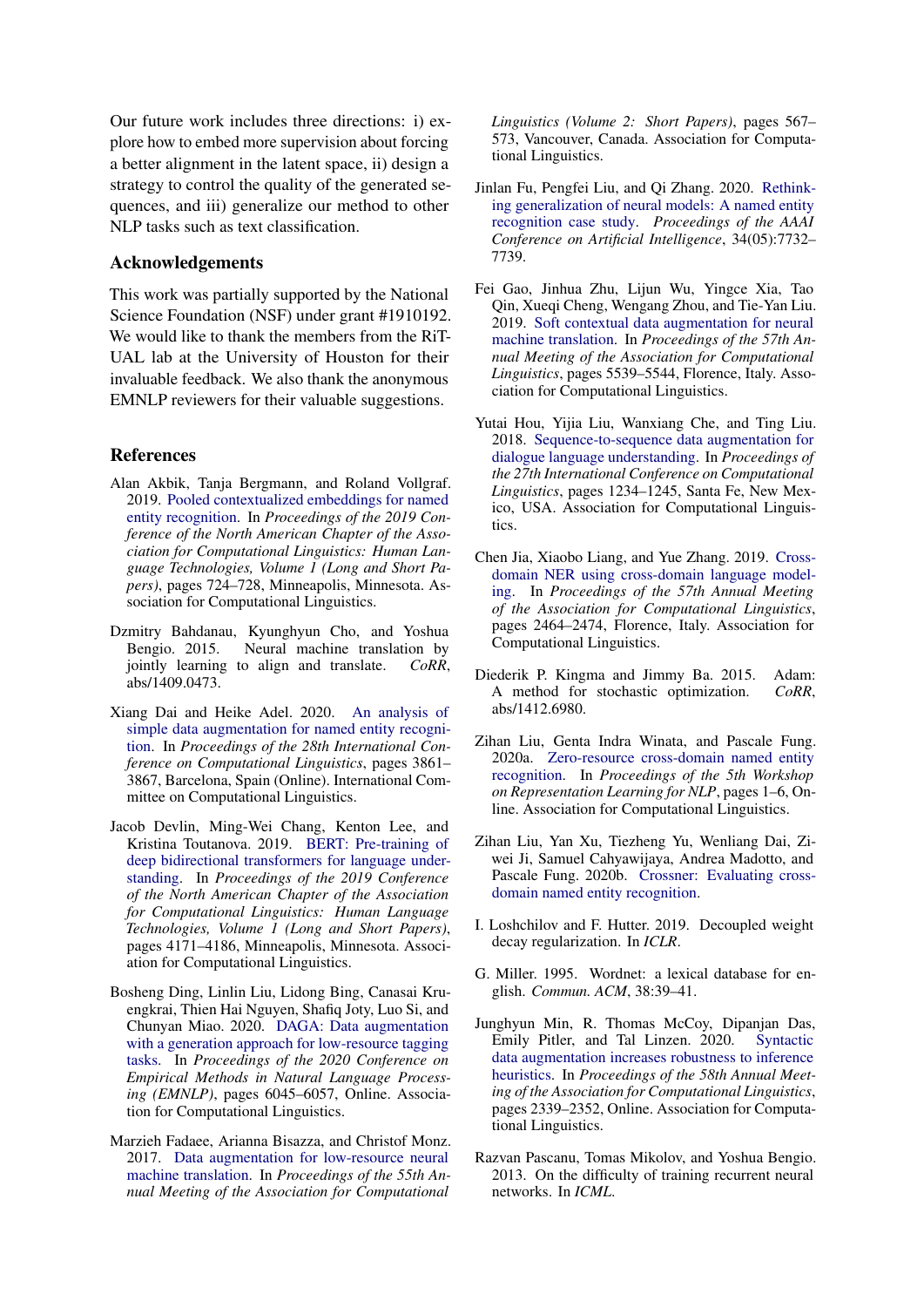- <span id="page-9-10"></span>Sameer Pradhan, Alessandro Moschitti, Nianwen Xue, Hwee Tou Ng, Anders Björkelund, Olga Uryupina, Yuchen Zhang, and Zhi Zhong. 2013. [Towards ro](https://www.aclweb.org/anthology/W13-3516)[bust linguistic analysis using OntoNotes.](https://www.aclweb.org/anthology/W13-3516) In *Proceedings of the Seventeenth Conference on Computational Natural Language Learning*, pages 143–152, Sofia, Bulgaria. Association for Computational Linguistics.
- <span id="page-9-0"></span>Shruti Rijhwani and Daniel Preotiuc-Pietro. 2020. [Temporally-informed analysis of named entity](https://doi.org/10.18653/v1/2020.acl-main.680) [recognition.](https://doi.org/10.18653/v1/2020.acl-main.680) In *Proceedings of the 58th Annual Meeting of the Association for Computational Linguistics*, pages 7605–7617, Online. Association for Computational Linguistics.
- <span id="page-9-4"></span>Gözde Gül Şahin and Mark Steedman. 2018. [Data aug](https://doi.org/10.18653/v1/D18-1545)[mentation via dependency tree morphing for low](https://doi.org/10.18653/v1/D18-1545)[resource languages.](https://doi.org/10.18653/v1/D18-1545) In *Proceedings of the 2018 Conference on Empirical Methods in Natural Language Processing*, pages 5004–5009, Brussels, Belgium. Association for Computational Linguistics.
- <span id="page-9-9"></span>T. Shen, Jonas Mueller, R. Barzilay, and T. Jaakkola. 2020. Educating text autoencoders: Latent representation guidance via denoising. In *ICML*.
- <span id="page-9-8"></span>Erik F. Tjong Kim Sang and Jorn Veenstra. 1999. [Rep](https://www.aclweb.org/anthology/E99-1023)[resenting text chunks.](https://www.aclweb.org/anthology/E99-1023) In *Ninth Conference of the European Chapter of the Association for Computational Linguistics*, pages 173–179, Bergen, Norway. Association for Computational Linguistics.
- <span id="page-9-7"></span>Jing Wang, Mayank Kulkarni, and Daniel Preotiuc-Pietro. 2020. [Multi-domain named entity recogni](https://doi.org/10.18653/v1/2020.acl-main.750)[tion with genre-aware and agnostic inference.](https://doi.org/10.18653/v1/2020.acl-main.750) In *Proceedings of the 58th Annual Meeting of the Association for Computational Linguistics*, pages 8476– 8488, Online. Association for Computational Linguistics.
- <span id="page-9-5"></span>William Yang Wang and Diyi Yang. 2015. [That's so an](https://doi.org/10.18653/v1/D15-1306)[noying!!!: A lexical and frame-semantic embedding](https://doi.org/10.18653/v1/D15-1306) [based data augmentation approach to automatic cat](https://doi.org/10.18653/v1/D15-1306)[egorization of annoying behaviors using #petpeeve](https://doi.org/10.18653/v1/D15-1306) [tweets.](https://doi.org/10.18653/v1/D15-1306) In *Proceedings of the 2015 Conference on Empirical Methods in Natural Language Processing*, pages 2557–2563, Lisbon, Portugal. Association for Computational Linguistics.
- <span id="page-9-2"></span>Jason Wei and Kai Zou. 2019. [EDA: Easy data aug](https://doi.org/10.18653/v1/D19-1670)[mentation techniques for boosting performance on](https://doi.org/10.18653/v1/D19-1670) [text classification tasks.](https://doi.org/10.18653/v1/D19-1670) In *Proceedings of the 2019 Conference on Empirical Methods in Natural Language Processing and the 9th International Joint Conference on Natural Language Processing (EMNLP-IJCNLP)*, pages 6382–6388, Hong Kong, China. Association for Computational Linguistics.
- <span id="page-9-3"></span>Mengzhou Xia, Xiang Kong, Antonios Anastasopoulos, and Graham Neubig. 2019. [Generalized data](https://doi.org/10.18653/v1/P19-1579) [augmentation for low-resource translation.](https://doi.org/10.18653/v1/P19-1579) In *Proceedings of the 57th Annual Meeting of the Association for Computational Linguistics*, pages 5786– 5796, Florence, Italy. Association for Computational Linguistics.
- <span id="page-9-6"></span>Rongzhi Zhang, Yue Yu, and Chao Zhang. 2020. [Se](https://doi.org/10.18653/v1/2020.emnlp-main.691)[qMix: Augmenting active sequence labeling via se](https://doi.org/10.18653/v1/2020.emnlp-main.691)[quence mixup.](https://doi.org/10.18653/v1/2020.emnlp-main.691) In *Proceedings of the 2020 Conference on Empirical Methods in Natural Language Processing (EMNLP)*, pages 8566–8579, Online. Association for Computational Linguistics.
- <span id="page-9-1"></span>X. Zhang, J. Zhao, and Y. LeCun. 2015. Characterlevel convolutional networks for text classification. *ArXiv*, abs/1509.01626.

# <span id="page-9-11"></span>A Experimental Settings

This section describes the hyper-parameters for both cross-domain autoencoder model and sequence labeling model.

Cross-domain Autoencoder For cross-domain autoencoder, the embedding size is 512. The hidden state sizes of the LSTM and linear layer are set to 1024 and 300, respectively. The probability of word dropout is set as 0.1 to inject noise into input sequences. We use Adam [\(Kingma and Ba,](#page-8-14) [2015\)](#page-8-14) as the optimizer with an initial learning rate of 5e-4 for both encoder and decoder. For the discriminator, we use RMSprop as the optimizer with initial learning rate 5e-4. The batch size is 32 and the number of training epochs is set to 50. We apply gradient clipping [\(Pascanu et al.,](#page-8-15) [2013\)](#page-8-15) of 5 and the dropout rate is 0.5. In the first training phase,  $\lambda_1$ ,  $\lambda_2$ , and  $\lambda_3$  are set to 1, 0, and 10, respectively. In the second training phase, we change  $\lambda_2$  to 1.

Sequence Labeling Model For sequence labeling model, the dropout rate is set to 0.1. We use AdamW [\(Loshchilov and Hutter,](#page-8-16) [2019\)](#page-8-16) as the optimizer with initial learning rate 5e-5 and weight decay is set to 0.01. The batch size is 32 and the number of training epochs is 20.

### <span id="page-9-12"></span>B Domain Similarity

This section empirically analyzes the performance gains obtained by training models with synthetic data generated by our method. To this end, we analyze the data from the source and target domain, as well as the generated data. For this analysis, we consider two sets: train and test. The training set is used to directly update model parameters while the test set provides an unbiased evaluation of the final model. Entities that only appear in the training set are defined as non-overlapping entities, and those that appear in both the training set and the test set are defined as overlapping entities. The domain similarity is then defined as the percentage of overlap entities among all entities. As shown in Table